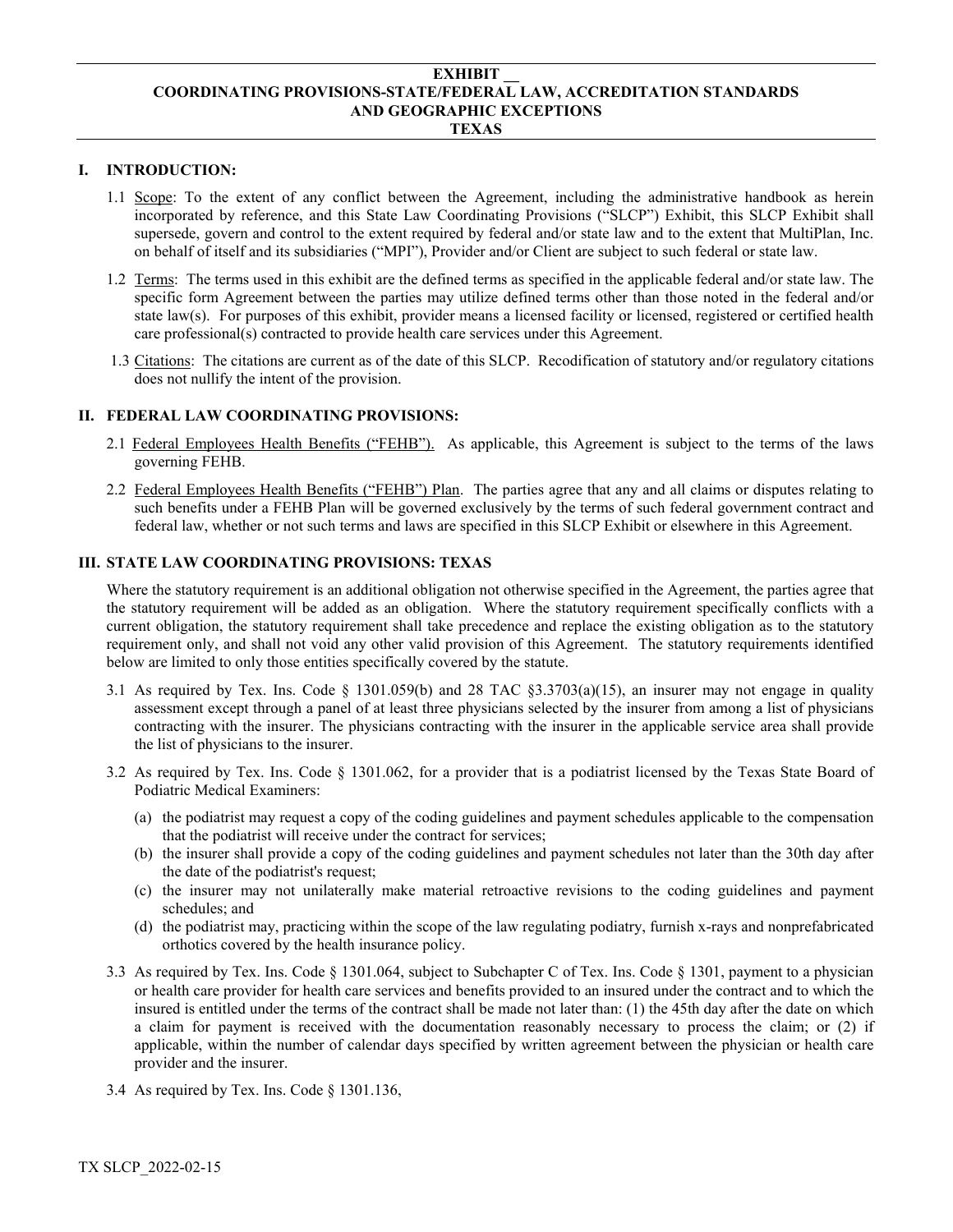- (a) the preferred provider may request a description and copy of the coding guidelines, including any underlying bundling, recoding, or other payment process and fee schedules applicable to specific procedures that the preferred provider will receive under the contract;
- (b) the insurer or the insurer's agent will provide the coding guidelines and fee schedules not later than the 30th day after the date the insurer receives the request;
- (c) the insurer or the insurer's agent will provide notice of changes to the coding guidelines and fee schedules that will result in a change of payment to the preferred provider not later than the 90th day before the date the changes take effect and will not make retroactive revisions to the coding guidelines and fee schedules; and
- (d) the contract may be terminated by the preferred provider on or before the 30th day after the date the preferred provider receives information requested under this subsection without penalty or discrimination in participation in other health care products or plans.
- 3.5 As required by 28 TAC §3.3703(a)(8), the dispute resolution rights are as stated in the administrative handbook and shall comply with 28 TAC  $\S 3.3706(b)(2)$  as applicable.
- 3.6 As required by 28 TAC §3.3703(a)(10), preferred provider agrees to bill the insured only on the discounted fee as agreed to in this Agreement and not the full charge.
- 3.7 As required by 28 TAC §3.3703(a)(11), insurer shall comply with all applicable statutes and rules pertaining to prompt payment of clean claims with respect to payment to the provider for covered services rendered to insureds.
- 3.8 As required by 28 TAC §3.3703(a)(12), provider shall comply with the Insurance Code §§ 1301.152 1301.154, which relates to Continuity of Care. In accordance with Tex. Ins. Code § 1301.153(b) the termination of the physician's or provider's participation in a preferred provider benefit plan, except for reason of medical competence or professional behavior, shall not: (1) release the physician or health care provider from the generally recognized obligation to: (a) treat an insured whom the physician or provider is currently treating; and (b) cooperate in arranging for appropriate referrals; and (2) release the insurer from the obligation to reimburse the physician or health care provider or, if applicable, the insured, at the same preferred provider rate if, at the time a physician's or provider's participation is terminated, an insured whom the physician or provider is currently treating has special circumstances in accordance with the dictates of medical prudence.
- 3.9 As required by 28 TAC §3.3703(a)(18), in the event provider voluntarily terminates the contract, provider shall provide reasonable notice to the insured, and insurer shall provide assistance to the provider as set forth in the Insurance Code § 1301.160(b).
- 3.10 As required by 28 TAC §3.3703(a)(19), insurer shall provide written notice of termination of the contract to the provider, and in the case of termination of a a physician or practitioner, the notice must include the provider's right to request a review, as specified in § 3.3706(d) of this title.
- 3.11 As required by 28 TAC §3.3703(a)(20), preferred provider is entitled upon request to all information necessary, in accordance with 28 TAC §3.3703(a)(20), to determine that the preferred provider is being compensated in accordance with the contract. The insurer is required to provide the fee schedules and other required information by the 30th day after the date the insurer receives the preferred provider's request.
- 3.12 As required by 28 TAC §3.3703(a)(25), preferred provider shall comply with all applicable requirements of the Insurance Code § 1661.005 (relating to refunds of overpayments from enrollees).
- 3.13 As required by 28 TAC §3.3703(a)(26), a provider that is a facility shall give notice to the insurer of the termination of a contract between the facility and a facility-based physician group that is a preferred provider for the insurer as soon as reasonably practicable, but not later than the fifth business day following termination of the contract.
- 3.14 As required by 28 TAC  $\S 3.3703(a)(27)$ , except for instances of emergency care as defined under Insurance Code  $\S$ 1301.155(a), a physician or provider referring an insured to a facility for surgery must: (a) notify the insured of the possibility that out-of-network providers may provide treatment and that the insured can contact the insurer for more information; (b) notify the insurer that surgery has been recommended; and (c) notify the insurer of the facility that has been recommended for the surgery.
- 3.15 As required by 28 TAC  $\S 3.3703(a)(28)$ , except for instances of emergency care as defined under Insurance Code  $\S$ 1301.155(a), facility, when scheduling surgery must: (a) notify the insured of the possibility that out-of-network providers may provide treatment and that the insured can contact the insurer for more information; and (b) notify the insurer that surgery has been scheduled.

## **IV. ACCREDITATION STANDARDS COORDINATING PROVISIONS:**

There are no Accreditation Standards Coordinating Provisions at this time.

# TX SLCP\_2022-02-15 **V. GEOGRAPHIC EXCEPTIONS COORDINATING PROVISIONS: TEXAS**